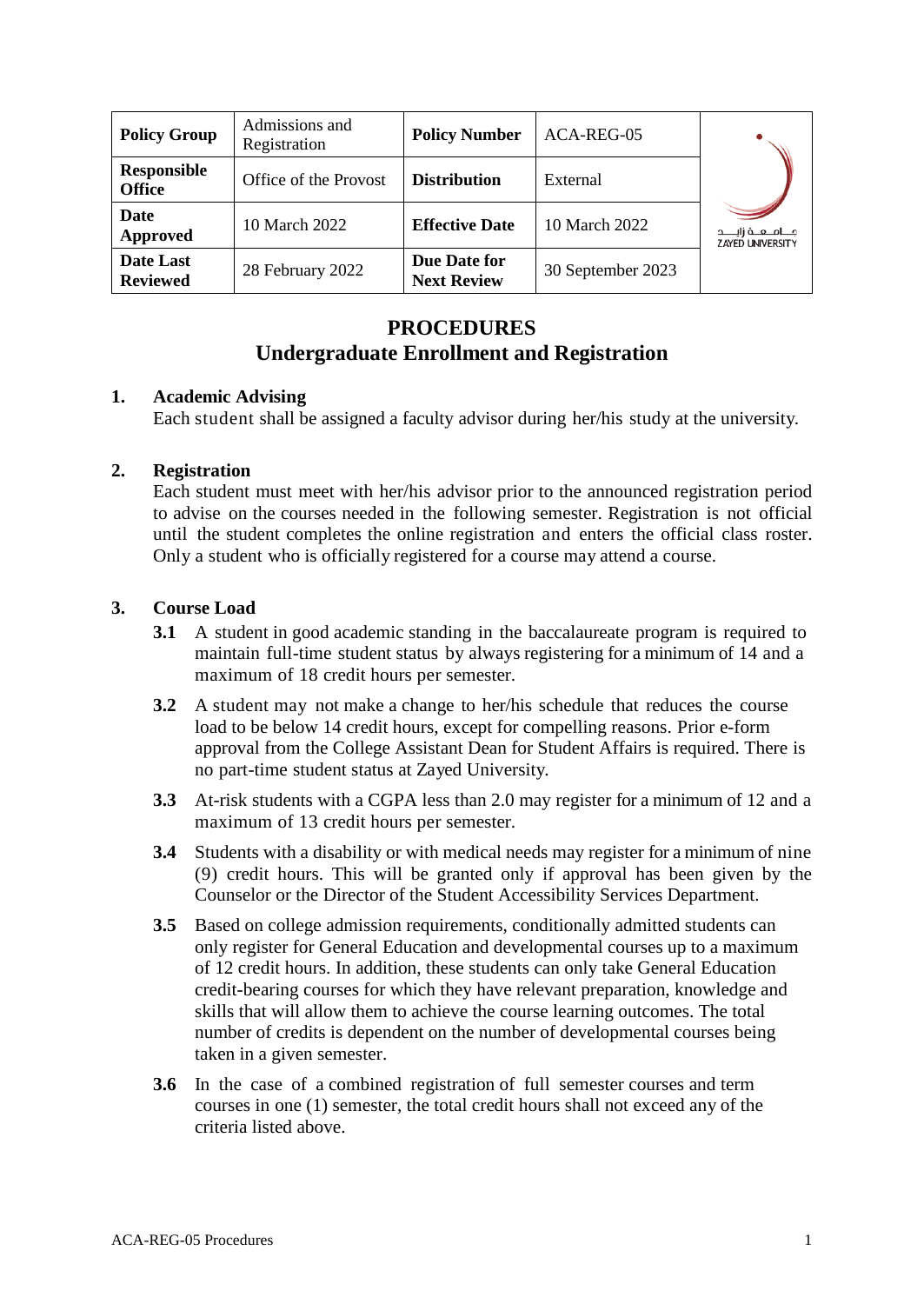## **4. Course Overload in the Final Graduation Semester**

A student with a CGPA of 3.0 or higher may petition the College Assistant Dean for Student Affairs to take up to 21 credit hours of required coursework in his/her final graduation semester or term.

## **5. Reduced Course Load in the Final Graduation Semester**

- **5.1** A student who will complete all degree requirements in the first term of a semester may elect to enroll for only that term.
- **5.2** A student may be allowed to register for fewer than 14 credit hours in his/her final graduation semester if they have completed all the requirements for their degree.

## **6. Course Registration and Schedule Changes**

Two (2) registration periods will be conducted for each academic semester.

## **6.1 Pre-Registration Week**

Students are expected to register in their following semester classes as per their projections and in the timeframe given to them by the Admissions and Registration Department.

- 6.1.1 During the pre-registration week, a student may register for a course for which he/she has not yet completed its prerequisite. If the student fails to successfully complete the prerequisite(s), the corresponding registration will be cancelled.
- 6.1.2 Registration in this period is not final and is subject to change depending on the students' final course grades.

## **6.2 Add/Drop Week**

A student may submit a request to his/her faculty advisor to change her/his schedule only during the Add/Drop Week as designated in the University Academic Calendar.

## **6.3 Faculty Advisor's Role in Student Class Schedules**

An advisor has the right to add/drop a student to/from a class missing from the student's schedule under the following circumstances:

- a) when the student did not follow the projection;
- b) when the student is underload;
- c) when there is a need for section balancing;
- d) when a section is cancelled.

## **6.4 Notification of Schedule Changes**

Students will receive notifications of schedule changes via their university email, and they will be able to see the schedule update directly through the Student Access Program (SAP).

## **6.5 Students Under Financial Hold**

A student who is under financial hold is not eligible to register for classes until the hold has been released.

## **6.6 No Registration**

Students who do not register for any classes by the end of the registration period will be considered on Suspension for that academic semester.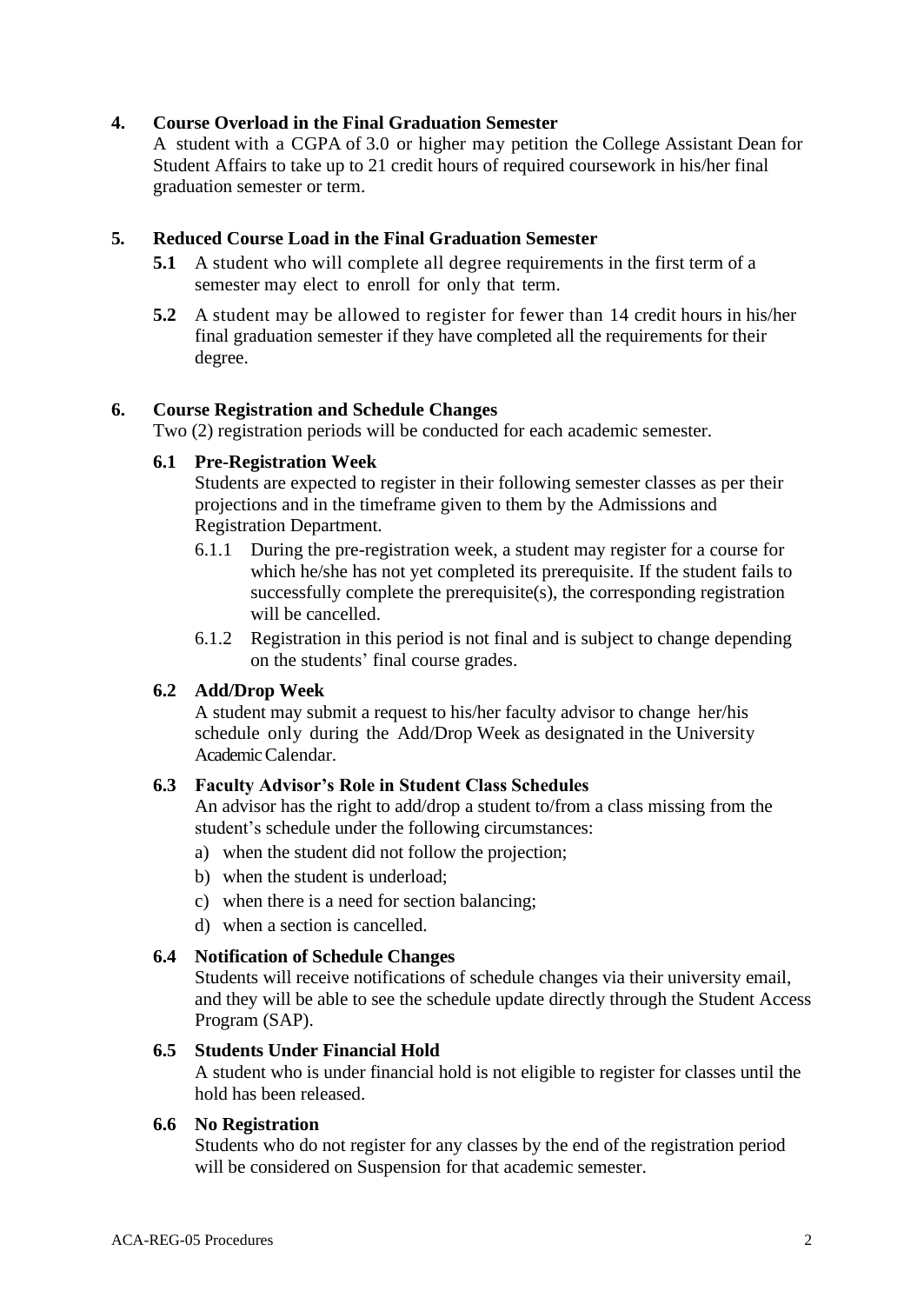## **7. Auditing a Course**

Zayed University allows its alumni to audit courses provided that:

- a) There is space available in the course (no permission to audit will be given until current students have registered for courses); and
- b) The instructor approves the student enrollment.

## **8. Withdrawal from a Course**

- **8.1** Students who encounter unanticipated difficulty in a course despite their best effort may petition to withdraw from the course within the given timeframe as per the ZU Academic Calendar.
	- 8.1.1 Withdrawal before the deadline results in a grade of W (Withdrawal without penalty) being assigned to the student.
	- 8.1.2 Withdrawal after the deadline results in a grade of WF (Withdrawal/ Failing), which is calculated in the grade point average as F (Failing grade).
- **8.2** Withdrawal from a course is only approved if the student maintains full-time status after the withdrawal unless granted special approval from the College Assistant Dean for Student Affairs.

## **9. Suspension from the University**

## **9.1 Suspension of Registration**

- 9.1.1 A student may suspend registration twice for a maximum of two (consecutive or non-consecutive) semesters during her/his period of study at Zayed University.
- 9.1.2 A student may suspend registration only during the first two (2) weeks of the semester.
- 9.1.3 A student on Special Probation is not allowed to suspend registration without prior approval from the College Dean.
- 9.1.4 Readmitted/reinstated students are not allowed to suspend registration in the same semester that they were readmitted/reinstated.
- 9.1.5 A student who suspends registration, or who is suspended, is considered inactive and cannot enjoy university privileges, such as access to campus or use of the library, unless granted an exception by the university.

## **9.2 Attendance Suspension**

- 9.2.1 The university may put a student on Attendance Suspension when she/he exceeds the limit of 15% absences in all courses in a given semester.
- 9.2.2 A student on Attendance Suspension is considered inactive and cannot enjoy university privileges.
- 9.2.3 A student may be requested to repeat some or all the courses in which he/she received W or WF in a previous semester.
- 9.2.4 Attendance Suspension counts toward the maximum allowable number of times that a student may suspend registration without dismissal from the university.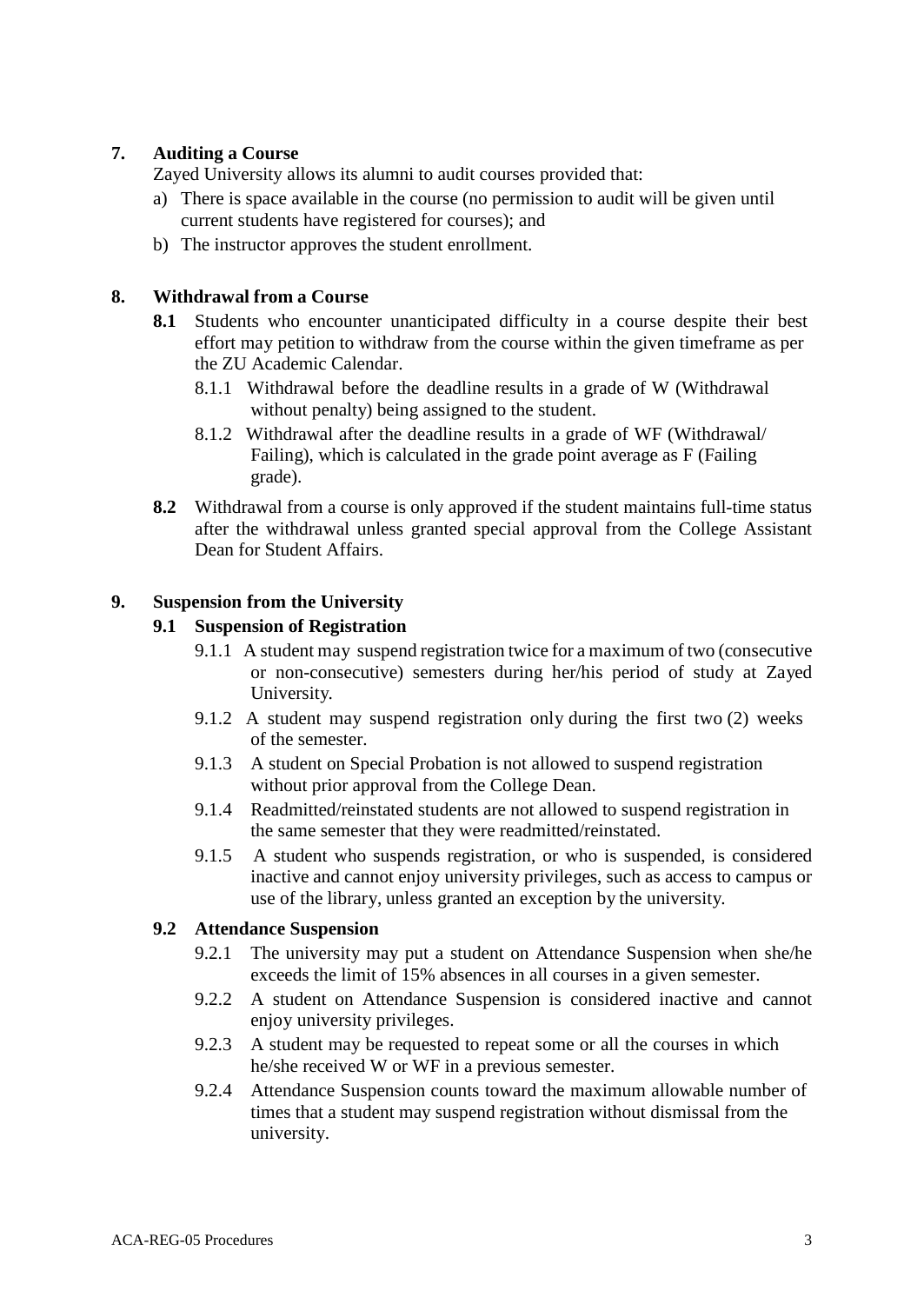## **9.3 Disciplinary Suspension**

- 9.3.1 The university has the right to suspend a student as a disciplinary measure for violating the Code of Student Conduct.
- 9.3.2 The Disciplinary Suspension decision is made by the Provost upon the recommendation of the Student Misconduct Investigation Committee.
- 9.3.3 Disciplinary Suspension counts toward the maximum allowable number of times that a student may suspend registration without dismissal from the university.

## **9.4 Special Suspension**

- 9.4.1 Special Suspensions for maternity reasons do not count toward the maximum allowable number of times that a student may suspend registration without dismissal from the university.
	- a) Students need to submit all appropriate documentation at the time of applying for such suspensions.
- 9.4.2 The university may grant an additional suspension to a student for extraordinary medical or family reasons if they don't exceed the six (6) years to graduate from their program of study.
	- a) In order to be granted an additional suspension, a student must submit an official appeal with all the necessary supporting documents to the College Assistant Dean for Student Affairs.
	- b) All endorsed appeals will be forwarded to the Student Case Committee.
	- c) The Provost will make the final decision based on the recommendation of the Student Case Committee.
	- d) Students may not appeal more than once to the Student Case Committee.

#### **9.5 Military Suspension**

- 9.5.1 Students are required to present their official status letter regarding their National Military Service obligations to the Admissions and Registration Department.
- 9.5.2 Students in the military service will be placed in Military Suspension until they complete their military duties and resume their studies. Military Suspension is not counted towards the maximum allowable number of times a student may suspend registration.
- 9.5.3 Students who complete their military service must provide official documentation to that effect in order to continue their studies at ZU.

#### **9.6 Administrative Suspension**

In an exceptional circumstance the university may place a student in administrative suspension after obtaining approval from Director of the Admissions and Registration Department.

#### **10. Withdrawal from the University 10.1 Student-Initiated Withdrawal**

10.1.1 The university establishes a date in each semester by which a student may withdraw from the university without academic penalty. Withdrawal after the deadline will result in the student receiving a grade of Withdrawal with Failure (W/F) and will affect their CGPA.